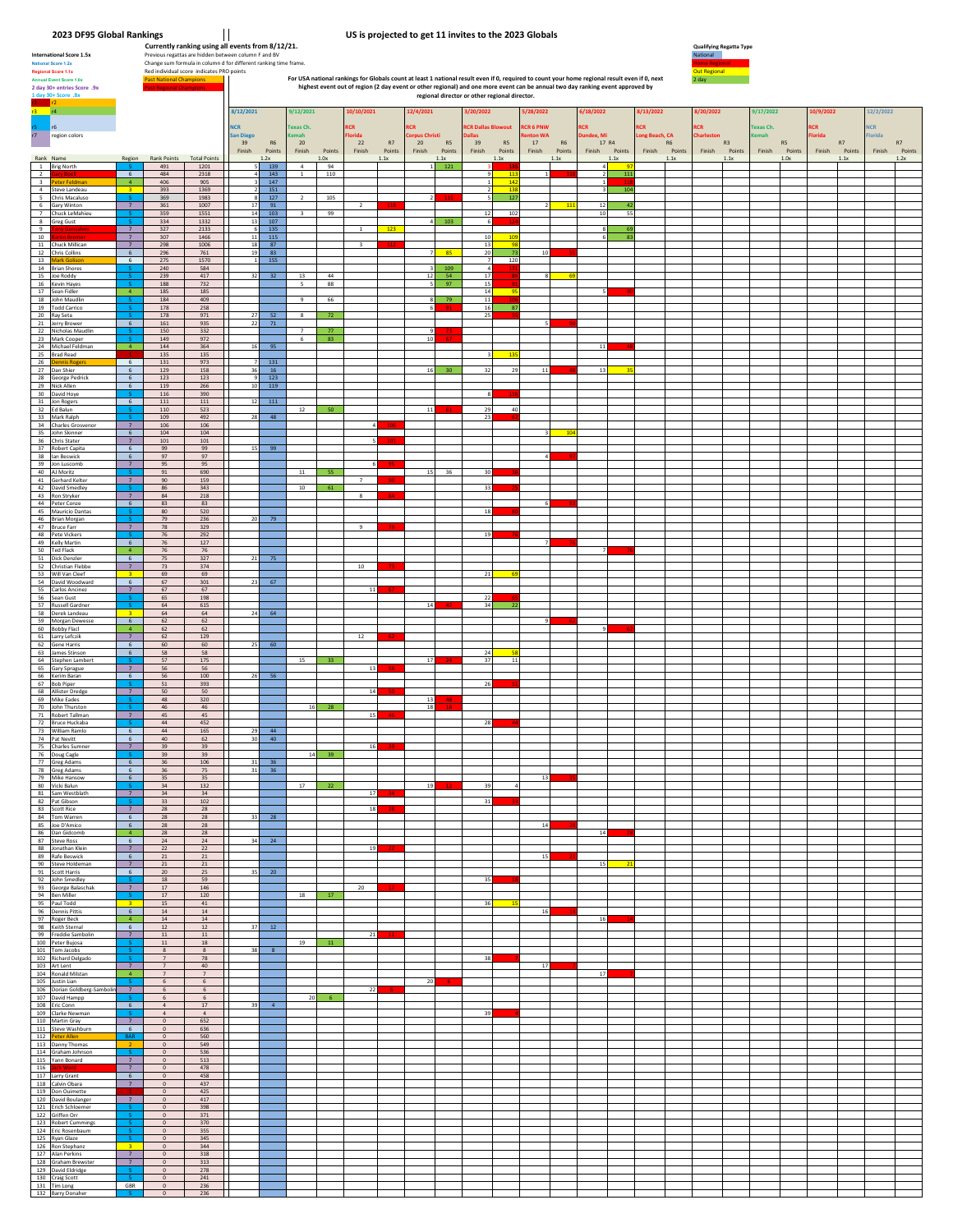| 133 Ken Campbell                                        | $6\overline{6}$                         | $\mathbf{0}$                   | 212                       |  |  |  |  |  |  |  |  |  |  |  |  |
|---------------------------------------------------------|-----------------------------------------|--------------------------------|---------------------------|--|--|--|--|--|--|--|--|--|--|--|--|
| 134 Craig Mackey                                        | 6                                       | $\mathbf{0}$                   | 207                       |  |  |  |  |  |  |  |  |  |  |  |  |
| 135 John Tushingham<br>136 Keith Ives                   | GBR<br>6                                | $\circ$<br>$\mathbf{0}$        | 200<br>197                |  |  |  |  |  |  |  |  |  |  |  |  |
| 137 Gerry Wold<br>138 Walter House                      | 6<br>$\overline{\mathbf{3}}$            | $\mathbf{0}$<br>$\mathbf 0$    | 192<br>191                |  |  |  |  |  |  |  |  |  |  |  |  |
| 139 Mark Dicks                                          | GBR                                     | $\mathbf{0}$                   | 186                       |  |  |  |  |  |  |  |  |  |  |  |  |
| 140 Jonas Samson<br>141 Reichard Kahle                  | SWE                                     | $\mathbf{0}$                   | 181                       |  |  |  |  |  |  |  |  |  |  |  |  |
| 142 Eric Hemker                                         | $\overline{\mathbf{3}}$<br>s.           | $\mathbf{0}$<br>$\mathbf{0}$   | 179<br>176                |  |  |  |  |  |  |  |  |  |  |  |  |
| 143 Derek Priestley<br>144 Paul Martin                  | GBR<br>AUS                              | $\,$ 0 $\,$                    | 176                       |  |  |  |  |  |  |  |  |  |  |  |  |
| 145 Konrad Witt                                         | 6                                       | $\circ$<br>$\circ$             | 172<br>168                |  |  |  |  |  |  |  |  |  |  |  |  |
| 146 Mark McNamara                                       |                                         | $\mathbf 0$                    | 168                       |  |  |  |  |  |  |  |  |  |  |  |  |
| 147 Peter Baldwin<br>148 Allan Vinson                   | GBR                                     | $\overline{0}$<br>$\circ$      | 162<br>162                |  |  |  |  |  |  |  |  |  |  |  |  |
| 149 Casey Lambert                                       | $\mathbf{S}$                            | $\mathbb O$                    | $161\,$                   |  |  |  |  |  |  |  |  |  |  |  |  |
| 150 Richard Benady<br>151 Buzz Coleman                  | 7<br>GBR                                | $\overline{0}$<br>$\circ$      | 160<br>158                |  |  |  |  |  |  |  |  |  |  |  |  |
| 152 Tjakko Keizer                                       | NED                                     | $\,$ 0 $\,$                    | 153                       |  |  |  |  |  |  |  |  |  |  |  |  |
| 153 Marc Smith<br>154 Chris Dance                       | $\overline{\mathbf{3}}$<br>AUS          | $\mathbf{0}$<br>$\bullet$      | 153<br>148                |  |  |  |  |  |  |  |  |  |  |  |  |
| 155 John McKinney                                       | CAN                                     | $\mathbf{0}$                   | 142                       |  |  |  |  |  |  |  |  |  |  |  |  |
| 156 Richard Hedderick<br>157 Jesse Fulmer               | $\overline{7}$                          | $\mathbf{0}$<br>$\circ$        | 140<br>140                |  |  |  |  |  |  |  |  |  |  |  |  |
| 158 Ben Reeve                                           | $6\overline{6}$                         | $\,$ 0 $\,$                    | 138                       |  |  |  |  |  |  |  |  |  |  |  |  |
| 159 Darrell Krasoski                                    | $\overline{7}$                          | $\mathbf{0}$                   | 131                       |  |  |  |  |  |  |  |  |  |  |  |  |
| 160 Roy MacPhail<br>161 Alex Tupinamba                  | 7 <sup>7</sup>                          | $\circ$<br>$\mathbf{0}$        | 130<br>129                |  |  |  |  |  |  |  |  |  |  |  |  |
| 162 Liz Perkins                                         | $\overline{7}$                          | $\mathbf{0}$                   | 122                       |  |  |  |  |  |  |  |  |  |  |  |  |
| 163 Erik Evens<br>164 Martin VanWolfwinkel              | $\mathsf{6}^-$                          | $\,$ 0 $\,$<br>$\mathbf{0}$    | 121<br>117                |  |  |  |  |  |  |  |  |  |  |  |  |
| 165 Fred Sheldon                                        |                                         | $\mathbf{0}$                   | 116                       |  |  |  |  |  |  |  |  |  |  |  |  |
| 166 Christopher Beckwith<br>167 Gerhard Keller          | $\overline{3}$<br>7                     | $\circ$<br>$\mathbf{0}$        | 115<br>113                |  |  |  |  |  |  |  |  |  |  |  |  |
| 168 John Jorgensen                                      | RSA                                     | $\,$ 0 $\,$                    | 111                       |  |  |  |  |  |  |  |  |  |  |  |  |
| 169 Bill Walker<br>170 David Linville                   |                                         | $\circ$<br>$\circ$             | 111<br>110                |  |  |  |  |  |  |  |  |  |  |  |  |
| 171 Jay Lutz                                            | $\overline{\mathbf{3}}$                 | $\,$ 0 $\,$                    | 105                       |  |  |  |  |  |  |  |  |  |  |  |  |
| 172 Richard Frauenzimmer                                | 6 <sup>1</sup><br>7                     | $\circ$                        | 103                       |  |  |  |  |  |  |  |  |  |  |  |  |
| 173 James Egan<br>174 Jerry Leonard                     | $\blacktriangleleft$                    | $\overline{0}$<br>$\mathbb O$  | 103<br>$101\,$            |  |  |  |  |  |  |  |  |  |  |  |  |
| 175 Terence Heyns                                       | 6                                       | $\overline{0}$                 | 101                       |  |  |  |  |  |  |  |  |  |  |  |  |
| 176 Bill Wells<br>177 Des Fairbank                      | 7 <sup>7</sup><br><b>RSA</b>            | $\overline{0}$<br>$\mathbf{0}$ | 98<br>97                  |  |  |  |  |  |  |  |  |  |  |  |  |
| 178 Ken Tatsuno                                         |                                         | $\mathbf{0}$                   | 97                        |  |  |  |  |  |  |  |  |  |  |  |  |
| 179 Juan Martinez<br>180 Rob Davis                      | 7 <sup>7</sup>                          | $\circ$<br>$\mathbf{0}$        | 96<br>95                  |  |  |  |  |  |  |  |  |  |  |  |  |
| 181 Pike Harris                                         | 6 <sup>6</sup>                          | $\mathbf{0}$                   | 95                        |  |  |  |  |  |  |  |  |  |  |  |  |
| 182 Kevin Dooley<br>183 Jack Wubbe                      | 7<br>7                                  | $\circ$<br>$\mathbf{0}$        | 92<br>91                  |  |  |  |  |  |  |  |  |  |  |  |  |
| 184 Brian Jobson                                        |                                         | $\mathbf{0}$                   | 90                        |  |  |  |  |  |  |  |  |  |  |  |  |
| 185 Ricky Gerry<br>186 Andy Rust                        | 7 <sup>7</sup><br>$\overline{4}$        | $\circ$<br>$\mathbf{0}$        | 90<br>89                  |  |  |  |  |  |  |  |  |  |  |  |  |
| 187 Phil Burgess                                        | AUS                                     | $\mathbf{0}$                   | 88                        |  |  |  |  |  |  |  |  |  |  |  |  |
| 188 Leon Lance<br>189 Evan Smith                        |                                         | $\,$ 0 $\,$<br>$\mathbf{0}$    | $^{\rm 88}$<br>84         |  |  |  |  |  |  |  |  |  |  |  |  |
| 190 Jim Tarr                                            | $6\overline{6}$                         | $\,$ 0                         | 83                        |  |  |  |  |  |  |  |  |  |  |  |  |
| 191 Bob Shulger<br>192 Richard Azzam                    |                                         | $\circ$<br>$\mathbf{0}$        | 83<br>83                  |  |  |  |  |  |  |  |  |  |  |  |  |
| 193 Jay Johnson                                         | $\overline{\mathbf{3}}$                 | $\mathbf 0$                    | 81                        |  |  |  |  |  |  |  |  |  |  |  |  |
| 194 Paolo Cappa<br>195 James Sears                      | <b>ITA</b><br>6                         | $\mathbf{0}$<br>$\overline{0}$ | 79<br>78                  |  |  |  |  |  |  |  |  |  |  |  |  |
| 196 Fred Bremen                                         | $\overline{7}$                          | $\mathbb O$                    | ${\bf 78}$                |  |  |  |  |  |  |  |  |  |  |  |  |
| 197 Charles Weaver<br>198 Chris Raab                    | $\overline{3}$<br>6                     | $\mathbf{0}$<br>$\overline{0}$ | 78<br>78                  |  |  |  |  |  |  |  |  |  |  |  |  |
| 199 Allen Lehman                                        |                                         | $\mathbf{0}$                   | $77\,$                    |  |  |  |  |  |  |  |  |  |  |  |  |
| 200 David Jeffs                                         | 7                                       | $\circ$                        | 76                        |  |  |  |  |  |  |  |  |  |  |  |  |
| 201 Bob Lombard<br>202 Jeff Weiss                       | 6 <sup>1</sup>                          | $\circ$<br>$\mathbf 0$         | 76<br>76                  |  |  |  |  |  |  |  |  |  |  |  |  |
| 203 Wayne Stobbs<br>204 Will Rottgering                 | GBR                                     | $\circ$<br>$\mathbf 0$         | 74<br>74                  |  |  |  |  |  |  |  |  |  |  |  |  |
| 205 Hap McGill                                          |                                         | $\,$ 0 $\,$                    | $71\,$                    |  |  |  |  |  |  |  |  |  |  |  |  |
| 206 Dave Nydell<br>207 Wolfgang Korn                    | GER                                     | $\mathbf{0}$<br>$\circ$        | 70<br>$70\,$              |  |  |  |  |  |  |  |  |  |  |  |  |
| 208 Jim Woodward                                        | 6                                       | $\mathbf{0}$                   | 69                        |  |  |  |  |  |  |  |  |  |  |  |  |
| 209 John Arkenberg                                      |                                         | $\mathbf{0}$                   | 69<br>68                  |  |  |  |  |  |  |  |  |  |  |  |  |
| 210 Brent Marsden<br>211 Jim Black                      | 5<br>6 <sup>6</sup>                     | $\,$ 0 $\,$<br>$^{\circ}$      | 67                        |  |  |  |  |  |  |  |  |  |  |  |  |
| 212 John Santoro<br>132 David Odell                     | 7 <sup>7</sup>                          | $\mathbf 0$                    | 67                        |  |  |  |  |  |  |  |  |  |  |  |  |
| 133 Mark Shores                                         | 3 <sup>7</sup><br>-5                    | $\,$ 0 $\,$<br>$\circ$         | 66<br>65                  |  |  |  |  |  |  |  |  |  |  |  |  |
| 134 Wilson Chong                                        | CAN                                     | $\,$ 0                         | 65                        |  |  |  |  |  |  |  |  |  |  |  |  |
| 134 Budman Garcia<br>136 Jim Rutherford                 | $\overline{7}$                          | $\circ$<br>$\circ$             | 63<br>63                  |  |  |  |  |  |  |  |  |  |  |  |  |
| 137 Jim Pascalides                                      | 7 <sup>7</sup>                          | $\,$ 0 $\,$                    | 62                        |  |  |  |  |  |  |  |  |  |  |  |  |
| 138 Don Hain<br>139 Nigel Brown                         | 7<br>GBR                                | $\circ$<br>$\overline{0}$      | 62<br>60                  |  |  |  |  |  |  |  |  |  |  |  |  |
| 140 Craig Scamehorn                                     |                                         | U                              | 59                        |  |  |  |  |  |  |  |  |  |  |  |  |
| 141 Carlos Suarez<br>142 Richard A. Flach               | -51<br>7 <sup>7</sup>                   | $\overline{0}$<br>$\bullet$    | 59<br>58                  |  |  |  |  |  |  |  |  |  |  |  |  |
| 143 Robert Spraker                                      | $6\overline{6}$                         | $\mathbf{0}$                   | 57                        |  |  |  |  |  |  |  |  |  |  |  |  |
| 144 Chris Wright<br>145 Bob Lewis                       | 7<br>CAN                                | $\mathbf{0}$<br>$\circ$        | 57<br>56                  |  |  |  |  |  |  |  |  |  |  |  |  |
| 146 Chuck Porth                                         |                                         | $\mathbf{0}$                   | 56                        |  |  |  |  |  |  |  |  |  |  |  |  |
| 147 Jared Ballman<br>148 Ron Lange                      | 6 <sup>5</sup><br>7 <sup>7</sup>        | $\mathbf{0}$<br>$\mathbf 0$    | 55<br>54                  |  |  |  |  |  |  |  |  |  |  |  |  |
| 149 Christopher Pliske                                  | $7\overline{ }$                         | $\,$ 0 $\,$                    | 54                        |  |  |  |  |  |  |  |  |  |  |  |  |
| 150 Chris Dingle<br>151 Rick Smith                      | 7 <sup>7</sup><br>5                     | $\mathbf{0}$<br>$\mathbb O$    | 53<br>52                  |  |  |  |  |  |  |  |  |  |  |  |  |
| 152 Al Ross                                             | -5                                      | $\mathbf{0}$                   | 51                        |  |  |  |  |  |  |  |  |  |  |  |  |
| 153 Jim Vandengerg                                      | 7 <sup>7</sup>                          | $\mathbf{0}$                   | 49                        |  |  |  |  |  |  |  |  |  |  |  |  |
| 154 John Martin<br>155 Randy Singelyn                   | $\overline{\mathbf{3}}$                 | $\,$ 0 $\,$<br>$\mathbf{0}$    | 48<br>48                  |  |  |  |  |  |  |  |  |  |  |  |  |
| 156 Allen Smith<br>157 Jim LaRoche                      | 7<br>GBR                                | $\,$ 0 $\,$<br>$\,$ 0 $\,$     | 48<br>46                  |  |  |  |  |  |  |  |  |  |  |  |  |
| 158 Hans Salheiser                                      | 7 <sup>7</sup>                          | $\overline{0}$                 | 46                        |  |  |  |  |  |  |  |  |  |  |  |  |
| 159 Steve Nielsen                                       | $\overline{7}$<br>s.                    | $\,$ 0 $\,$                    | 45                        |  |  |  |  |  |  |  |  |  |  |  |  |
| 160 John Bartlett<br>161 David Van Daben                | 5                                       | $\overline{0}$<br>$\circ$      | 44<br>44                  |  |  |  |  |  |  |  |  |  |  |  |  |
| 162 Fernando Campoverde                                 | 5.<br>$\overline{\phantom{a}}$          | $\mathbf 0$<br>$\circ$         | 43<br>43                  |  |  |  |  |  |  |  |  |  |  |  |  |
| 163 Patrick Kelly<br>164 Shawn Icely                    | $\overline{7}$                          | $\circ$                        | 43                        |  |  |  |  |  |  |  |  |  |  |  |  |
| 165 Bruce Rasch                                         |                                         | $\,$ 0 $\,$                    | 42                        |  |  |  |  |  |  |  |  |  |  |  |  |
| 166 Joann Willits<br>167 Alan Griffith                  | -5<br>AUS                               | $\mathbf{0}$<br>$\circ$        | 42<br>42                  |  |  |  |  |  |  |  |  |  |  |  |  |
| 168 Randy Carreira                                      |                                         | $\mathbf{0}$                   | $42\,$                    |  |  |  |  |  |  |  |  |  |  |  |  |
| 169 Gino Arrue<br>170 Pierce Owens                      | $\overline{\phantom{a}}$<br>$\mathsf S$ | $\mathbf{0}$<br>$\circ$        | 41<br>40                  |  |  |  |  |  |  |  |  |  |  |  |  |
| 171 Joe Sircely                                         |                                         | $\,$ 0 $\,$                    | $40\,$                    |  |  |  |  |  |  |  |  |  |  |  |  |
| 172 Scott Mauney<br>173 Robert Hirsch                   | 7 <sup>7</sup><br>6                     | $\mathbf{0}$<br>$\circ$        | 38<br>37                  |  |  |  |  |  |  |  |  |  |  |  |  |
| 174 Marshall Pardey                                     | $\overline{7}$                          | $\mathbf{0}$                   | 36                        |  |  |  |  |  |  |  |  |  |  |  |  |
| 175 Steve Willits<br>176 Bill Jackson                   |                                         | $\mathbf{0}$<br>$\,$ 0 $\,$    | 35<br>$35\phantom{a}$     |  |  |  |  |  |  |  |  |  |  |  |  |
| 177 Robert Park                                         |                                         | $\mathbf{0}$                   | 35                        |  |  |  |  |  |  |  |  |  |  |  |  |
| 178 Don Mohr<br>179 TW Johnson                          |                                         | $\mathbf{0}$<br>$\mathbf{0}$   | 35<br>35                  |  |  |  |  |  |  |  |  |  |  |  |  |
| 180 Don Mohr                                            | -5                                      | $\circ$                        | 35                        |  |  |  |  |  |  |  |  |  |  |  |  |
| 181 Tom Rummage<br>182 Skip Gilbert                     | $\overline{\mathbf{3}}$<br>7            | $\,$ 0 $\,$<br>$\circ$         | 35<br>34                  |  |  |  |  |  |  |  |  |  |  |  |  |
| 183 Nick Chavasse                                       | 7                                       | $\circ$                        | 34                        |  |  |  |  |  |  |  |  |  |  |  |  |
| 184 Fernando Campoverde<br>185 Maryk Tarcynzki          | 7                                       | $\,$ 0<br>$\circ$              | 33<br>33                  |  |  |  |  |  |  |  |  |  |  |  |  |
| 186 Jef Lam                                             |                                         | $\circ$                        | 33                        |  |  |  |  |  |  |  |  |  |  |  |  |
| 187 David Strong<br>188 Michael Smith                   | $\,$ 6 $\,$<br>$\sqrt{4}$               | $\mathbb O$<br>$\circ$         | $32\,$<br>31              |  |  |  |  |  |  |  |  |  |  |  |  |
|                                                         | 7 <sup>7</sup>                          | $\overline{0}$                 | 31                        |  |  |  |  |  |  |  |  |  |  |  |  |
| 189 David Fine                                          |                                         | $\mathbf{0}$                   | $30\,$<br>30 <sup>°</sup> |  |  |  |  |  |  |  |  |  |  |  |  |
| 190 Steve Schmidt<br>191 Rick Ault                      | 7                                       | $\mathbf{0}$                   |                           |  |  |  |  |  |  |  |  |  |  |  |  |
| 192 Art Prufer                                          | CAN                                     | $\overline{0}$                 | 30                        |  |  |  |  |  |  |  |  |  |  |  |  |
| 193 Nils Andersen                                       | 6<br>$\overline{3}$                     | $\mathbf{0}$<br>$\mathbf{0}$   | 30<br>30                  |  |  |  |  |  |  |  |  |  |  |  |  |
| 194 Dick White<br>195 Al Ross                           |                                         | $\circ$                        | 30                        |  |  |  |  |  |  |  |  |  |  |  |  |
| 196 Carlos Aragort                                      | 7 <sup>7</sup>                          | $\,$ 0 $\,$<br>$\mathbf{0}$    | 29<br>28                  |  |  |  |  |  |  |  |  |  |  |  |  |
| 197 Mike Lavin<br>198 Murray Walker<br>199 Buria Vinson | $-3$                                    | $\circ$<br>$\mathbf{0}$        | 28<br>26                  |  |  |  |  |  |  |  |  |  |  |  |  |